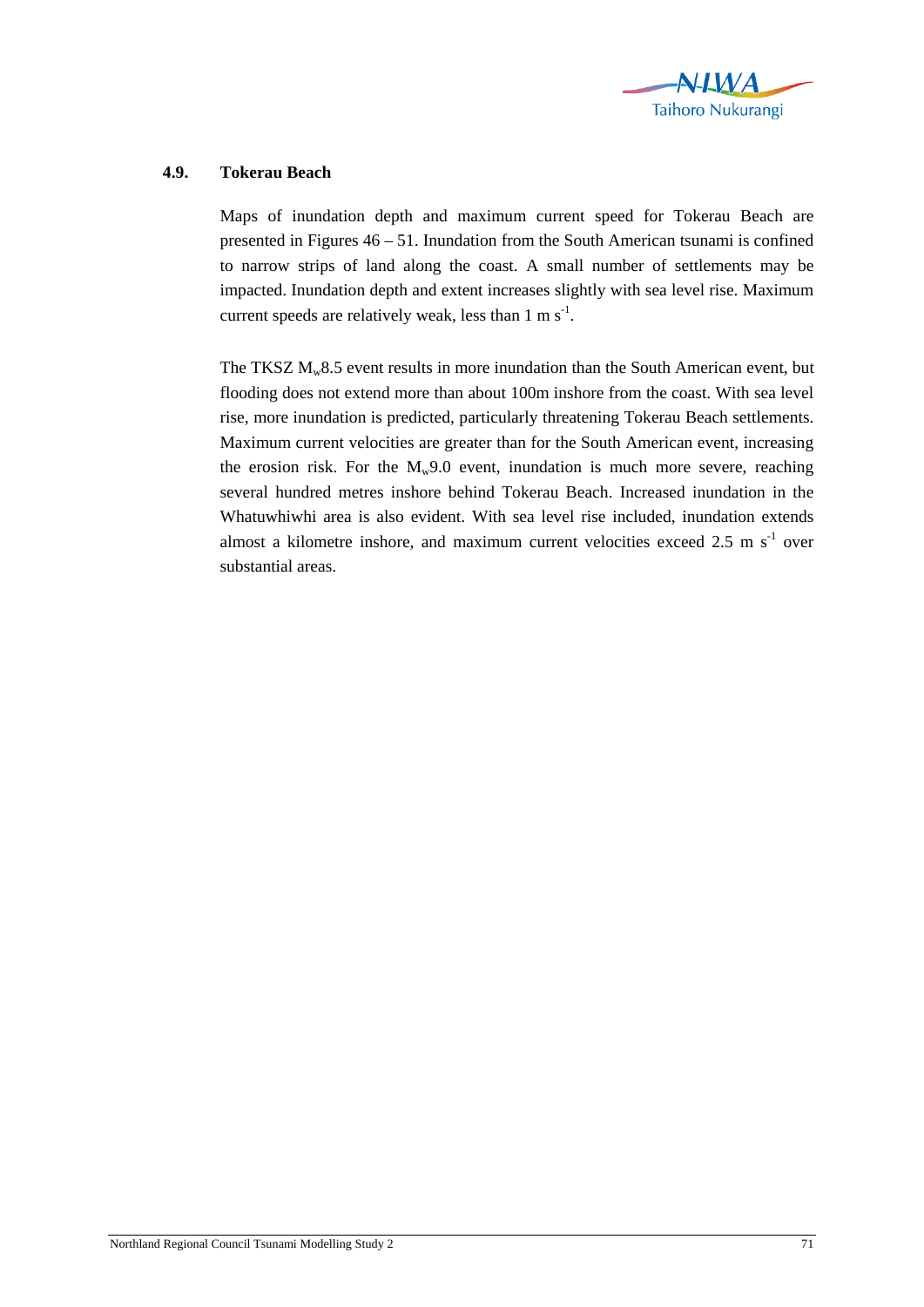



Figure 46: Tokerau Beach: Maximum inundation speed (upper) and depth (lower) plots for the South American tsunami scenario at MHWS (to extent of LIDAR).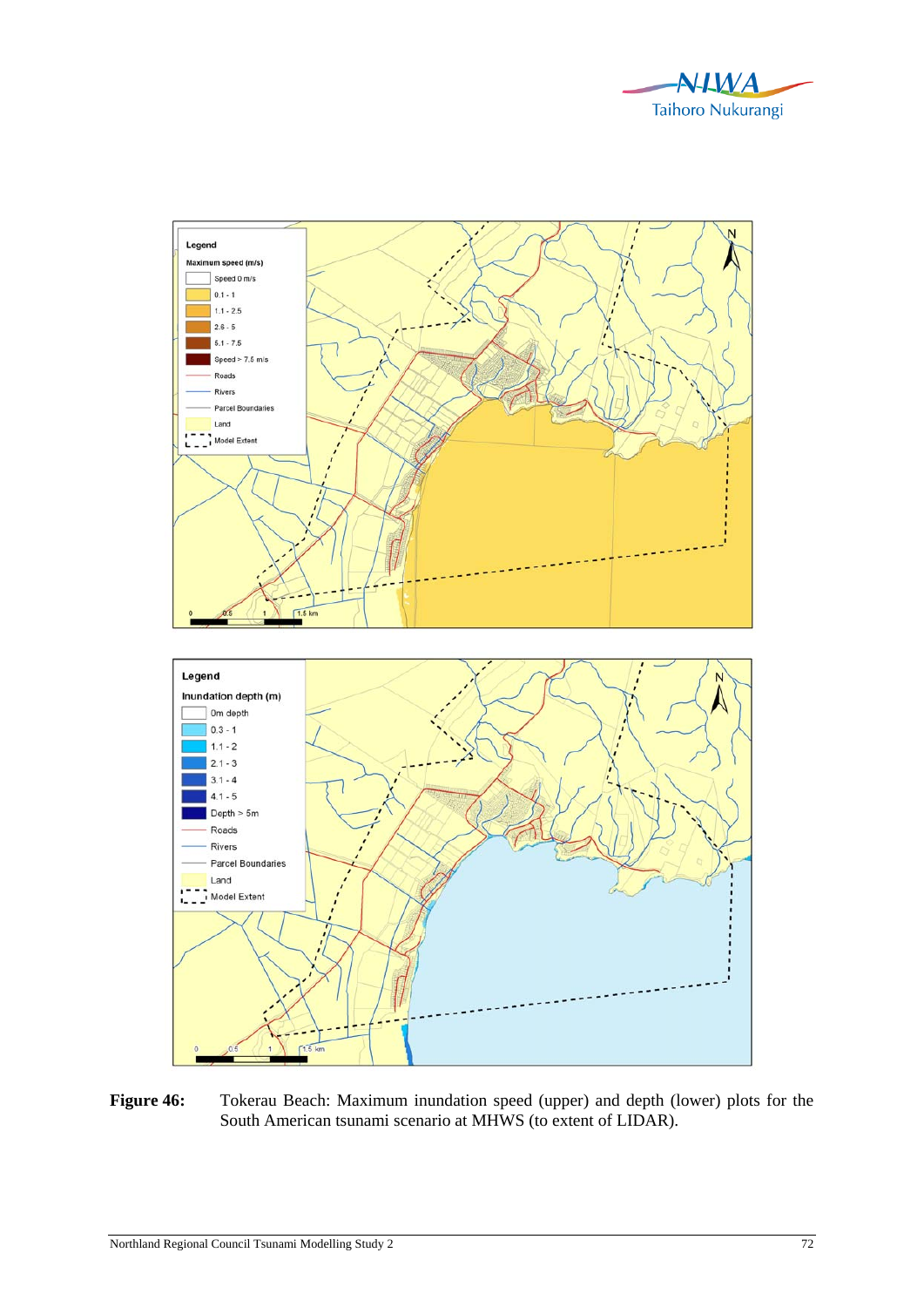



Figure 47: Tokerau Beach: Maximum inundation speed (upper) and depth (lower) plots for the South American tsunami scenario at MHWS + 50cm (to extent of LIDAR).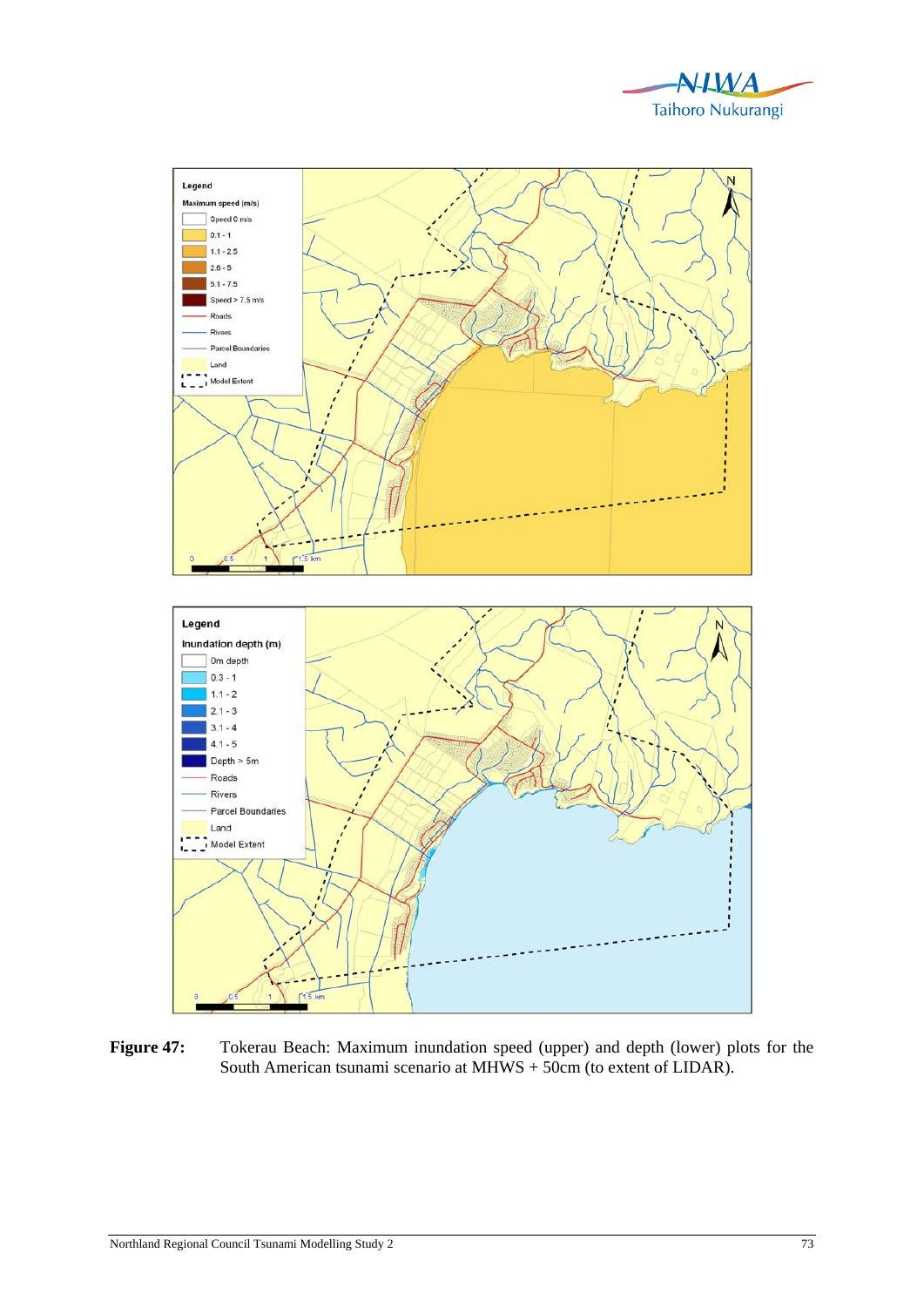



Figure 48: Tokerau Beach: Maximum inundation speed (upper) and depth (lower) plots for the Mw8.5 Tonga-Kermadec subduction zone scenario at MHWS (to extent of LIDAR).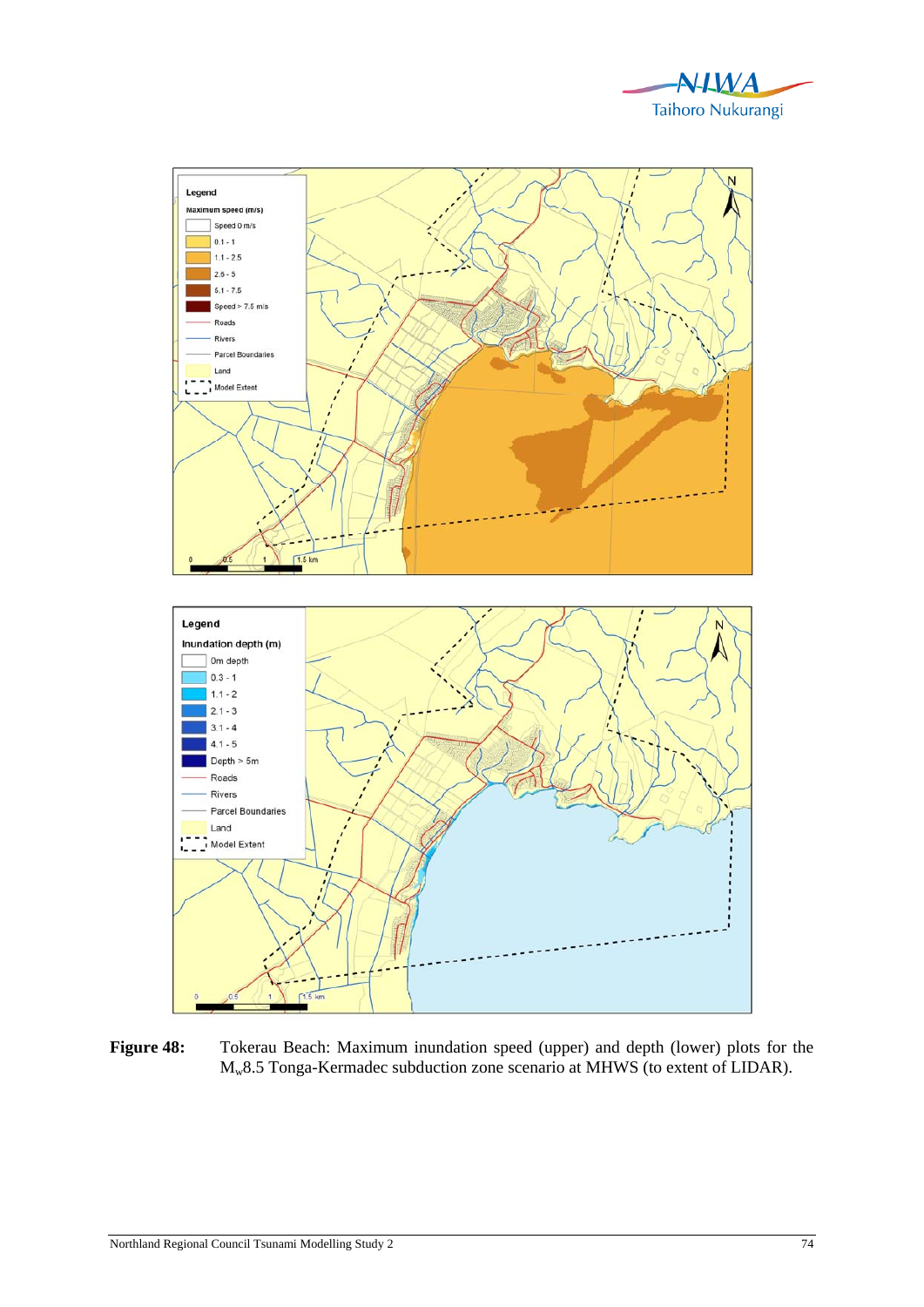



Figure 49: Tokerau Beach: Maximum inundation speed (upper) and depth (lower) plots for the  $M_w8.5$  Tonga-Kermadec subduction zone scenario at MHWS + 50cm (to extent of LIDAR).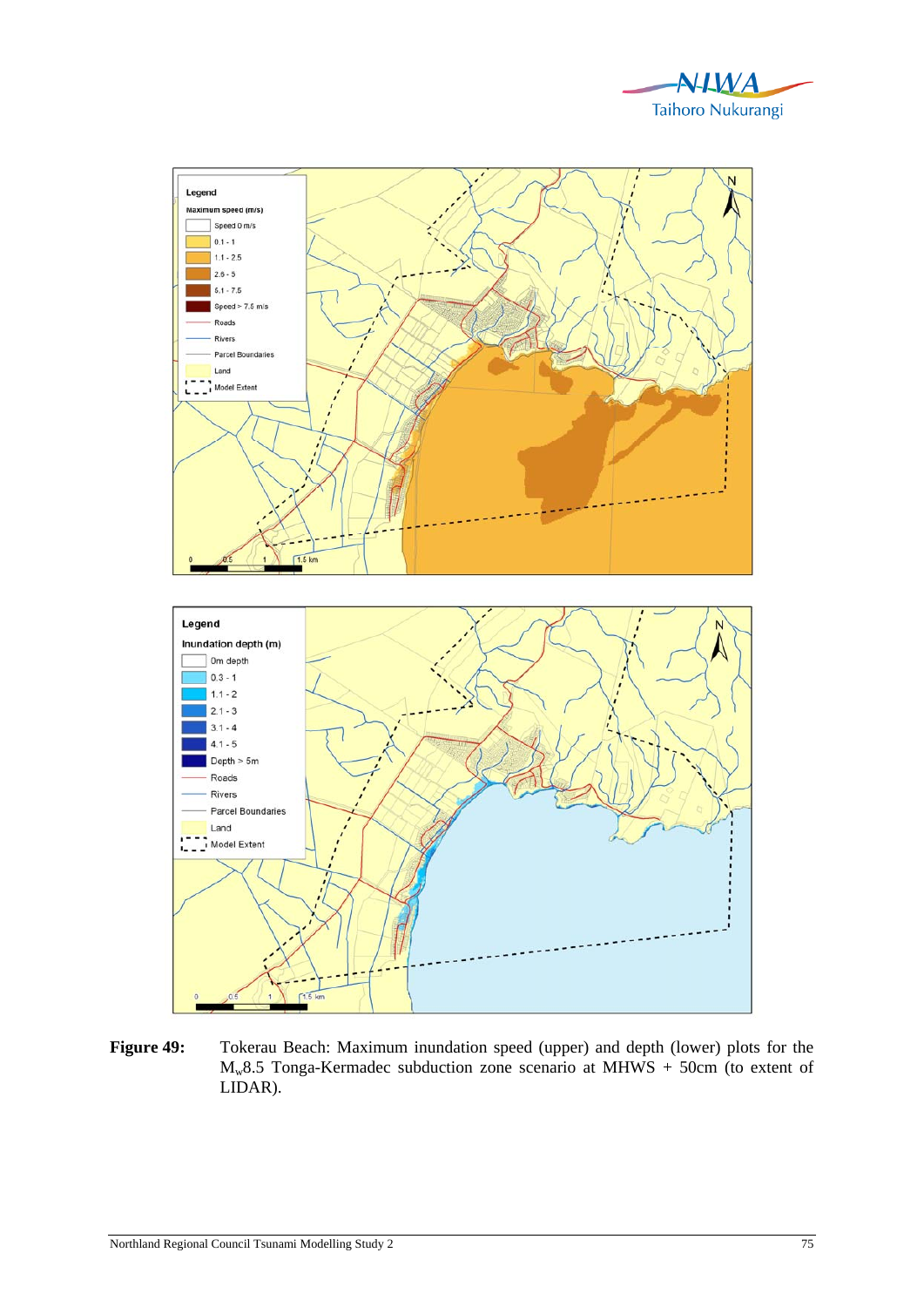



**Figure 50:** Tokerau Beach: Maximum inundation speed (upper) and depth (lower) plots for the Mw9.0 Tonga-Kermadec subduction zone scenario at MHWS (to extent of LIDAR).